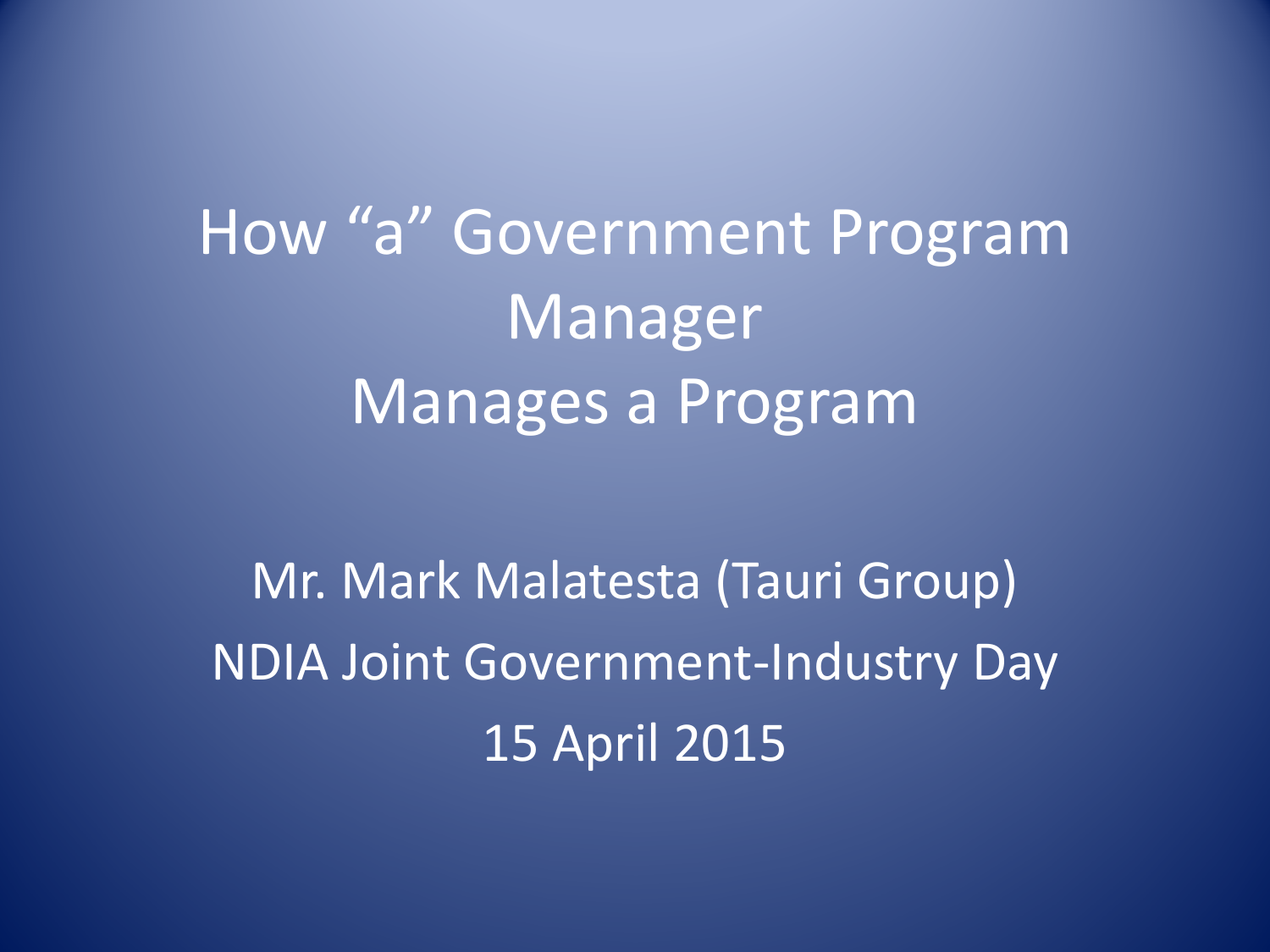## Backdrop

- The current environment demands getting it right at the established cost (cost is not a variable in execution)
	- Its about the right & complete Acquisition Strategy (Contract).
- Requires a return to "Blocking and Tackling"
	- For many years it was a varied XX% solution—as fast as possible.
	- Deviations were fairly normal (and relatively painless).
- There is continuous evaluation of need vs capability vs cost.
- While the environment has definitely changed some driving policies/practices are not exactly aligned to maximize the desired outcome.
	- Execution Requirement/Goals
	- Contracts and Tests/Validation

An appropriate environment for Layered Program Management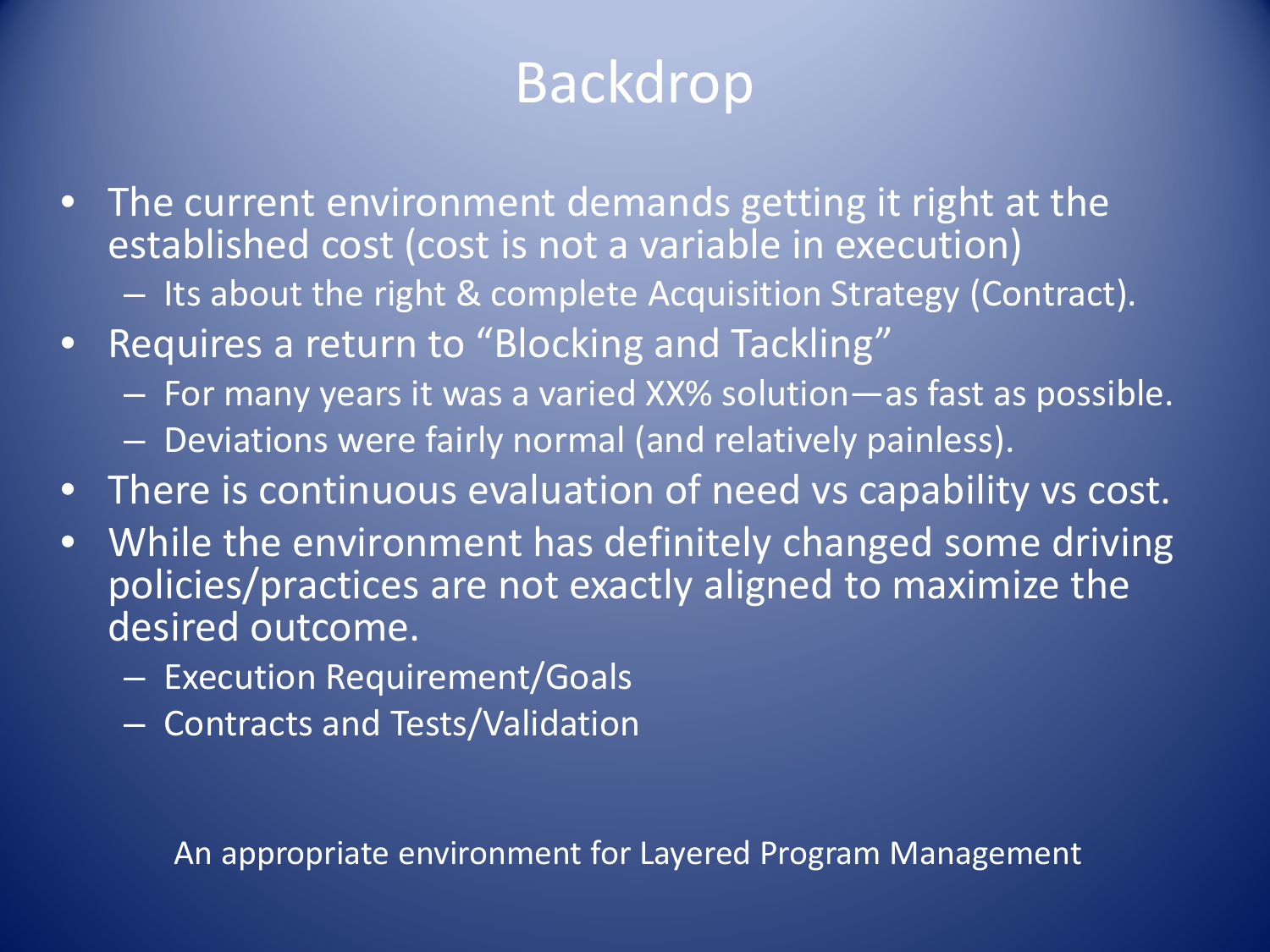### Premise

- There is no recipe for success—but rather its the expert application of program management science, art and leadership
- Custom developed upfront for each program – Updated in execution
- Embrace the science—Master the art—Be the leader
- It begins, progresses and ends with people— actually its all about people
- Be ready to terminate a program-when necessary (and the right thing to do)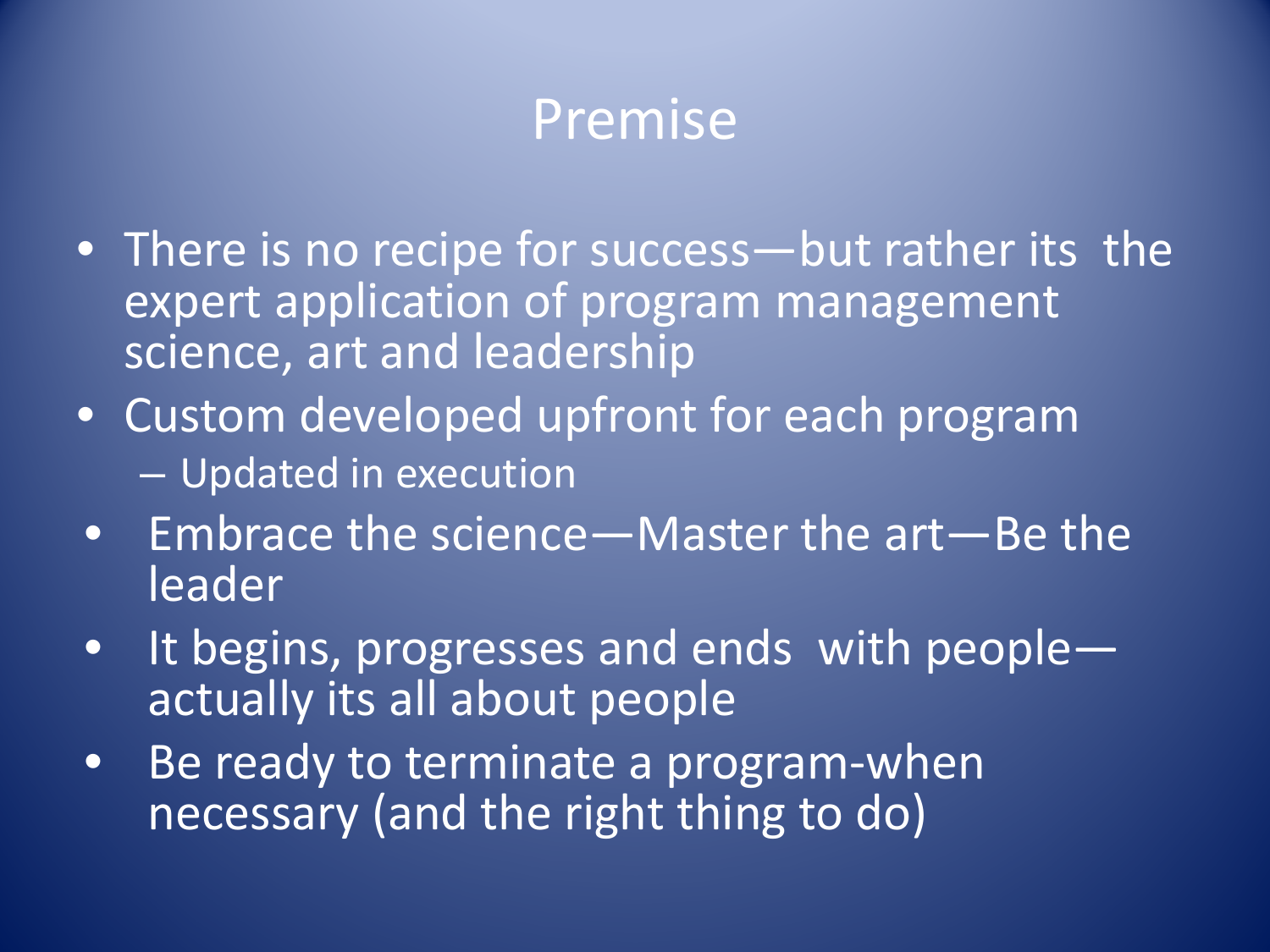## Program Environment

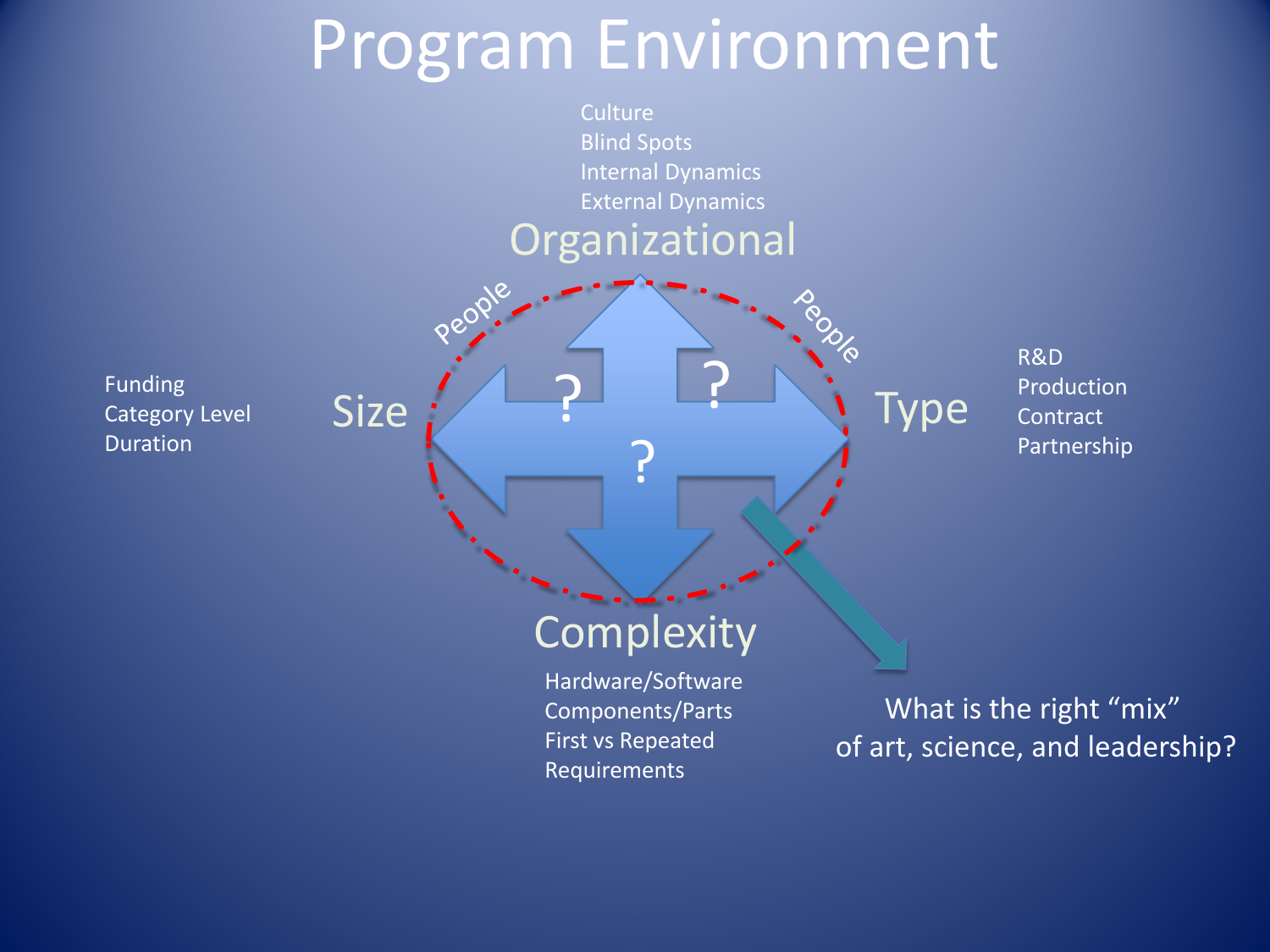#### What are the Root Causes of "Problem Programs"—Some Insight from a Snapshot

 $\frac{1}{\sqrt{2}}\left(\frac{1}{\sqrt{2}}\right)^{1/2}$ 

#### **Dominant:**

- **(57%) Poor management performance**
	- Systems engineering
	- Contractual incentives
	- Risk management
	- Situational awareness
- **(36%) Baseline cost and schedule estimates**
	- **Framing assumptions**
- **(21%) Quantity changes** outside acquisition community's control

#### **Infrequent:**

- Once each
	- Immature technology, excessive manufacturing, or integration risk
	- Unrealistic performance expectations
	- Unanticipated design, engineering, manufacturing or technology issues.
- **Never** 
	- Funding inadequacy or instability

Analysis by PARCA 14 Nunn-McCurdy Breaches (2012)

Suggests in part a shortfall in Program or Phase Design/approach

 $\blacksquare$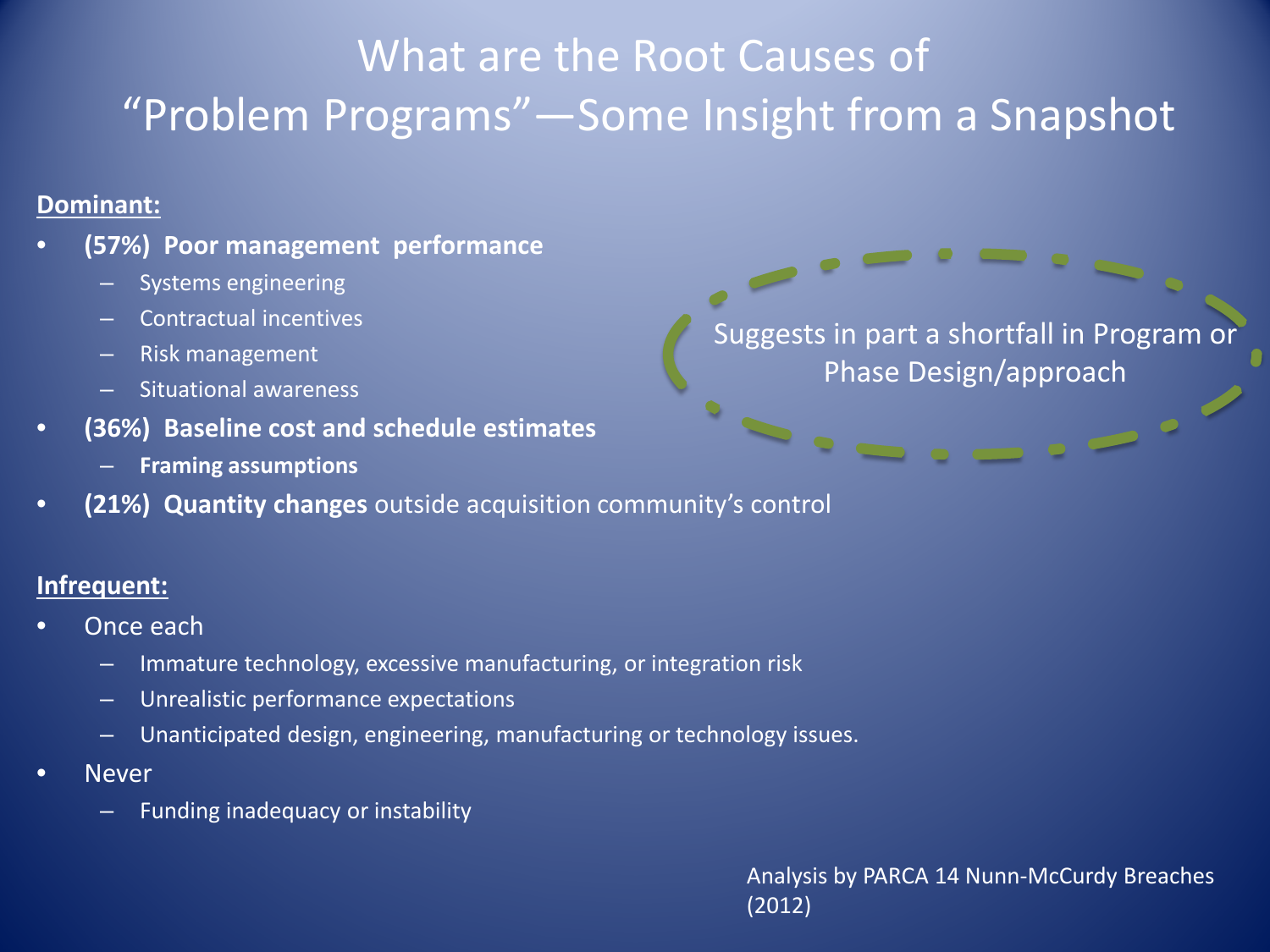What are some practices to improve program design from the start?





•Establish "Anchoring" Assumptions (a.k.a Framing) •Incorporate Knowledge Points •Robust Cost Estimate Goals--Ranges •Robust Independent & Contrarian reviews

- Internal
- Rigorous

•Impactful Measurement techniques (minimum necessary)

•Trained, Motivated, and Experienced Team

6 •Management by Walking around and Talking (layered)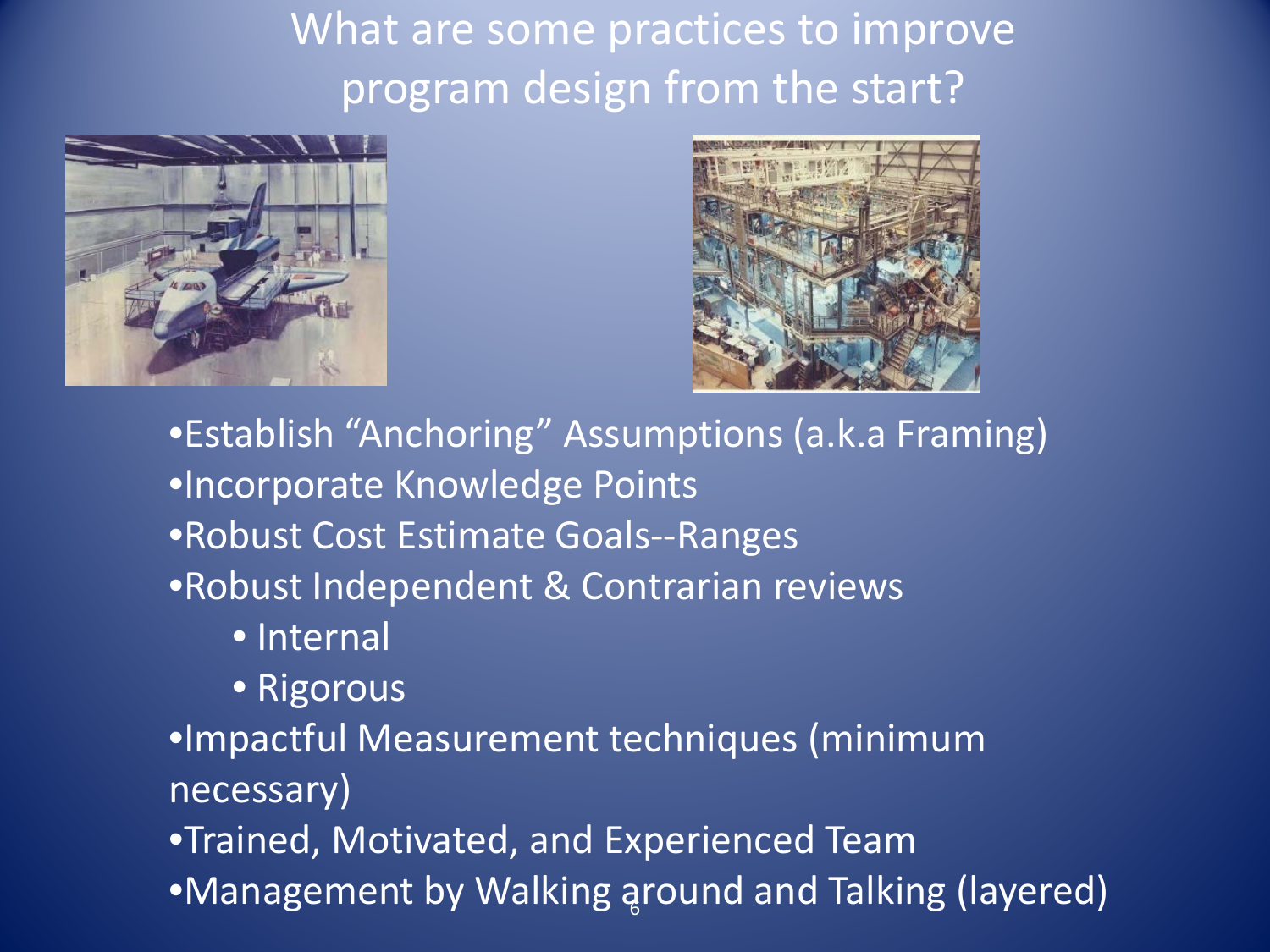#### Anchoring (Framing) Assumptions A Primer

- Requires detailed analysis.
- Generally includes factors directly tied to the program.
- Can be present, future, or program environment
- By definition if wrong, it should result in significant cost, schedule, or performance issues.
- Along with assumptions should identify the consequences & underlying estimating assumptions.

• Best to identify early indicators & criteria to ensure assumption is still correct (i.e. a design review, or milestone)

#### An Example:

- **Vendors will primarily integrate existing Mission Equipment Packages (MEP) onto a Modified Capital Asset (MCA) or a current existing chassis**
- •**Re-furbish existing MCA or a current existing chassis to meet base vehicle performance specifications**
- •**Design/Integrate/Host MEP for 5 mission roles**
- •**Army provided MCA assist OEMs in achieving Average Unit Manufacturing Cost (AUMC) Target of \$1.8M**
- •**Program will receive funding for two brigades per year in full rate production**
- •**No requirement to protect the current tracked vehicle Industrial Base**
- •**Requirements will remain stable**
- •**Industry will trade lower tier requirements to manage cost**
- •**Competition will encourage industry to control procurement cost**
- •**Competition in production yields the best opportunity for cost savings**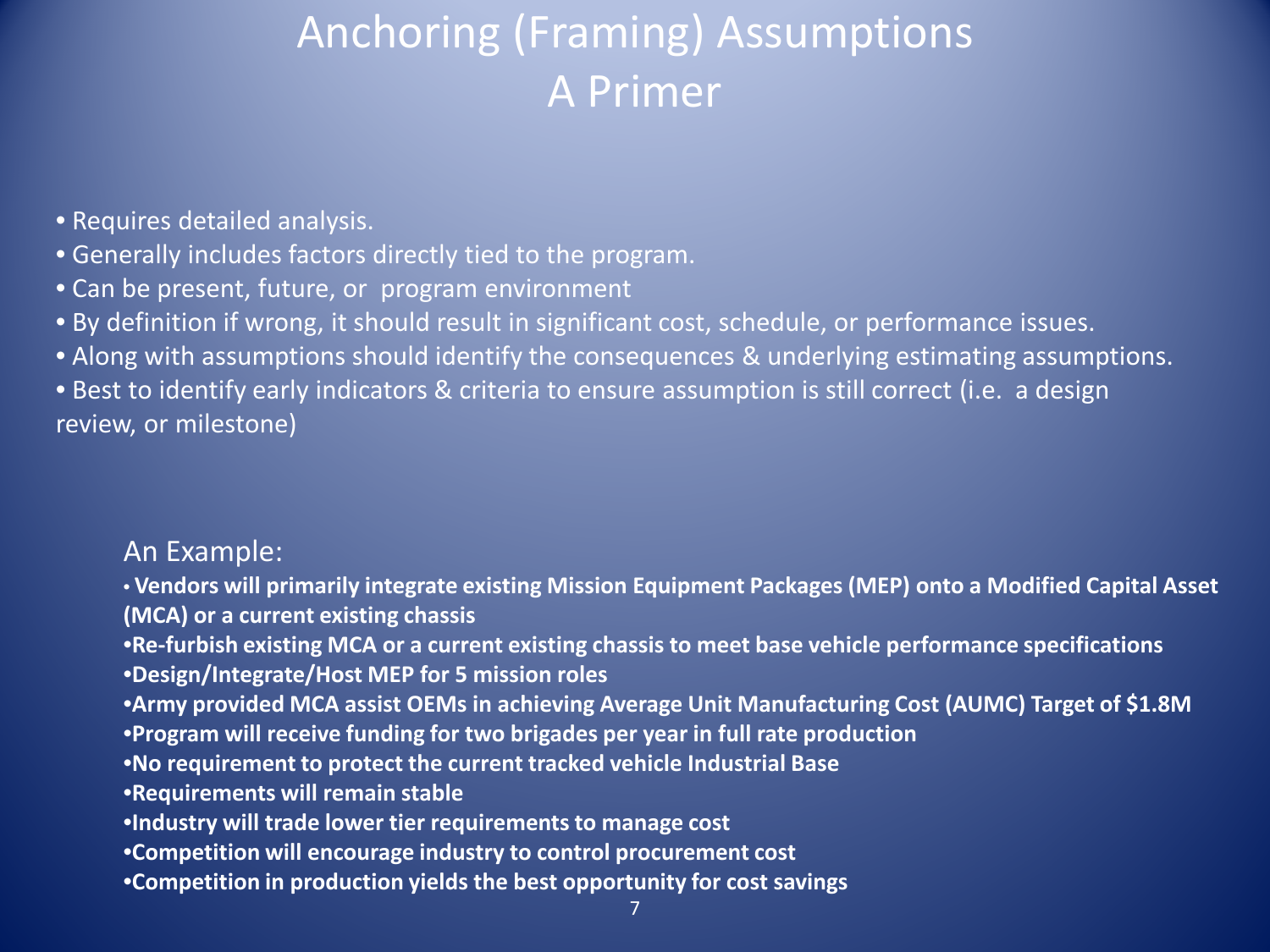### Knowledge Points (KP)

- Provide a solid foundation for requirement refinement, cost estimating, and capability trade-off decisions.
- Goal is to gain knowledge in order to obtain a set of technically achievable, operationally relevant and affordable CDD requirements.
	- Also used to initiate further analysis to address problems raised at the KP.
- A KP is a pre-determined, event that is injected into the "requirement" revision process based on analysis or test results.
- Generally an incremental process.
- Leverages system engineering best practices.
- Co-owned by the government (developer and user)—along with the contractor.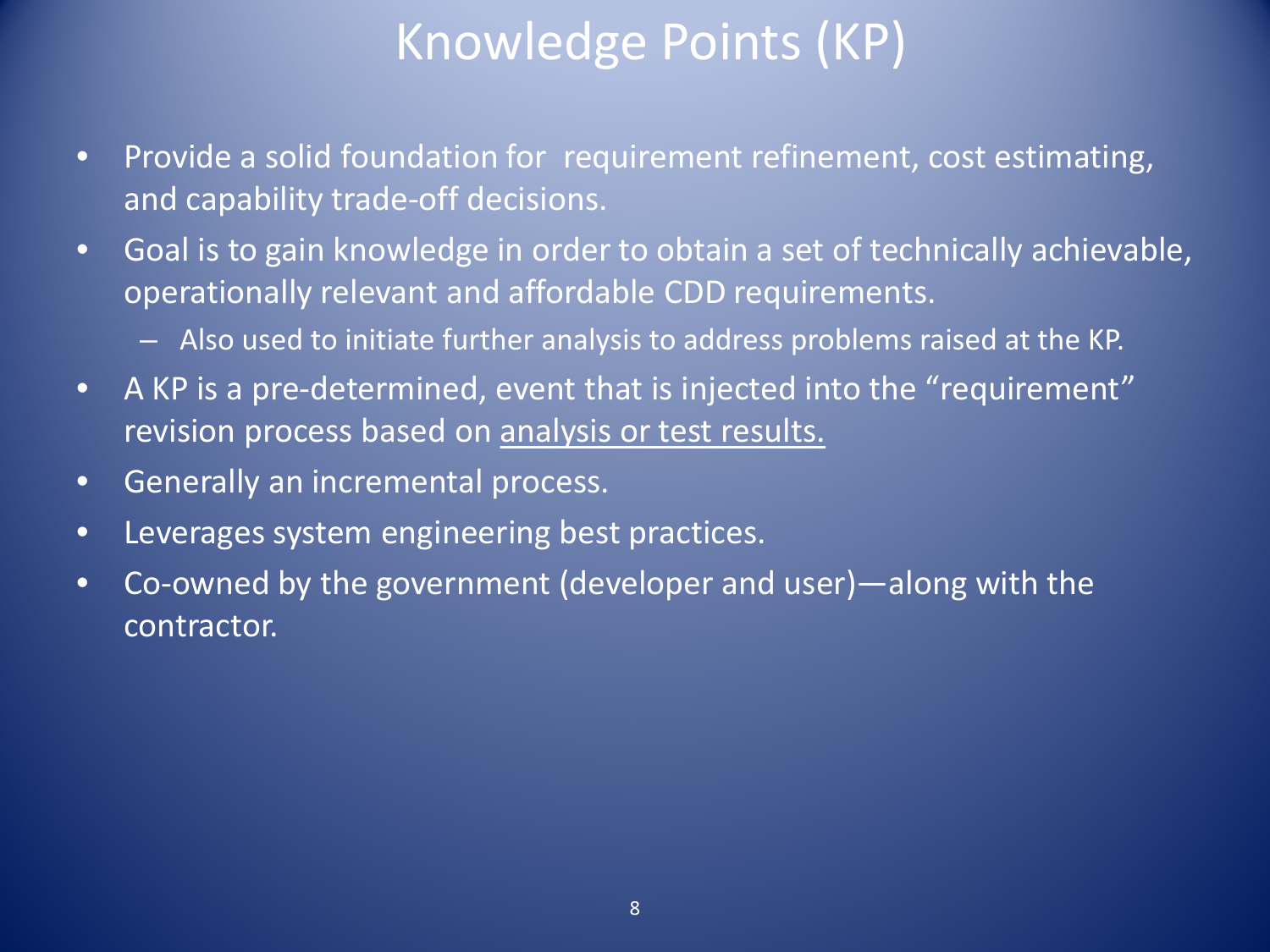## Program level Execution Challenges

- Lack of planning in scheduling resources and activities
- Milestones not being met
- Substandard Quality Control
- Costs are increasing beyond control
- Inadequate coordination of resources
- Poor overall management
- Mis-management of progress
- Supplier Issues

Source: Why not implement EVM (Top Ten Reasons)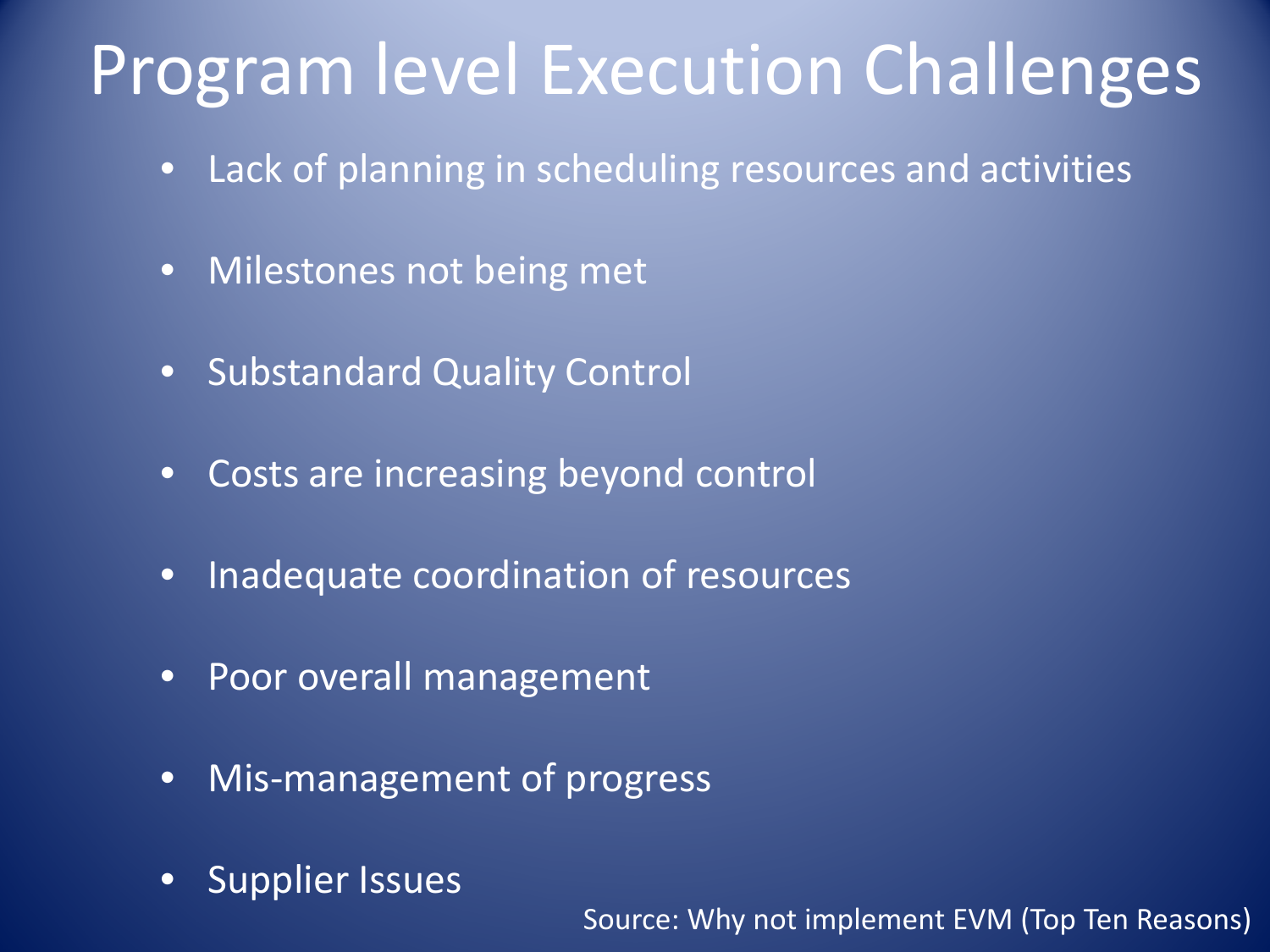# Predictive Measures I Tend to Emphasize

- Personnel:
	- Critical Skills (Churn/Dilution)
		- 80/20 rule?
	- Staffing Profiles
- Risk Assessment:
	- Risk & Opportunity vs Management Reserve
	- Risk Burn-down (adapted)
- Requirement Metrics:
	- Requirement Completeness
	- Volatility
	- **•** Traceability
- Quality/Supply Chain
	- Acceptance Rates

Generally used in conjunction with MBTWA or Reviews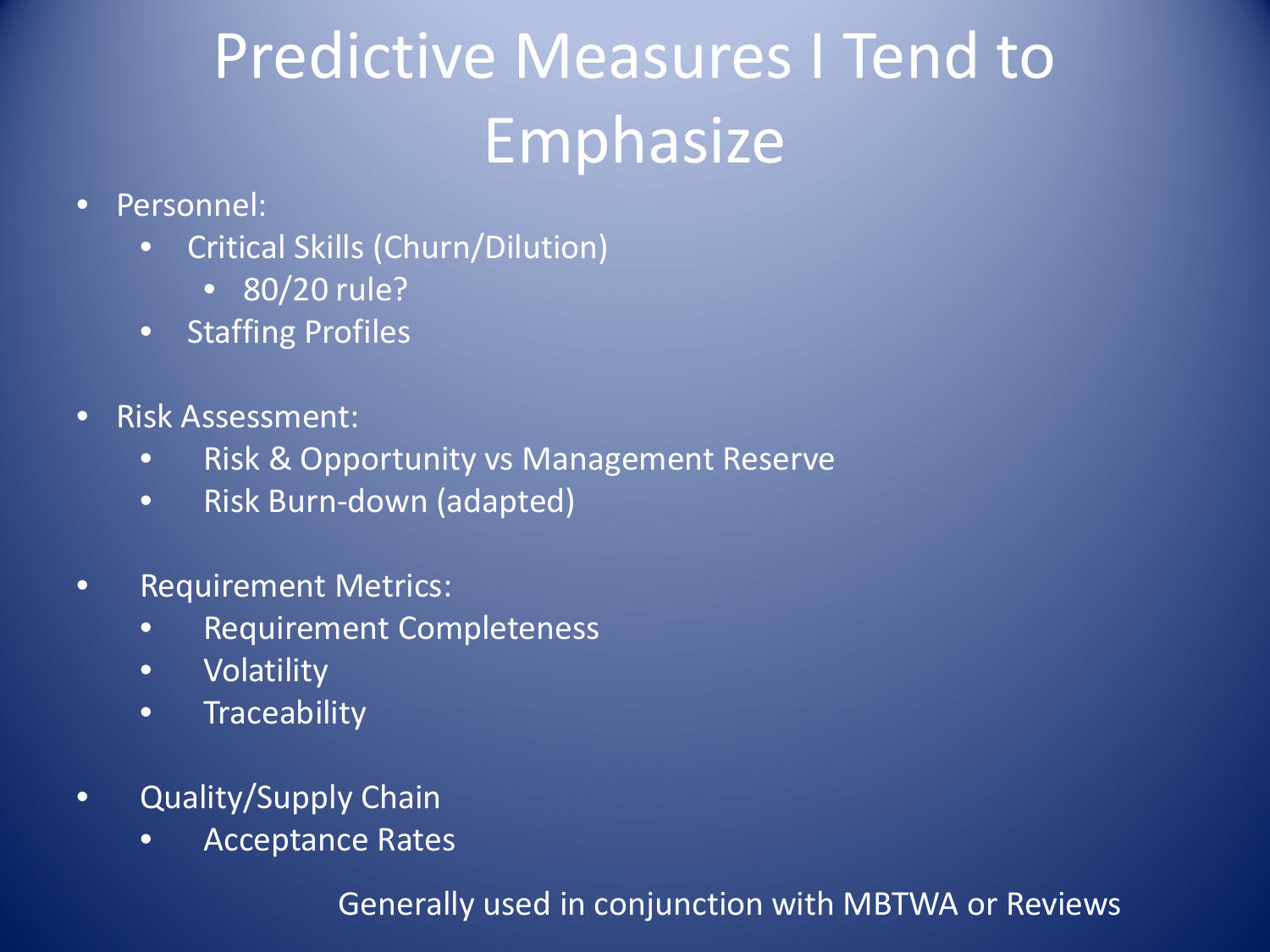## My Thoughts on EVM

- Should be part of a program's manager's tool box
	- Useful for "internal" process insight.
- If used—generally should be as a component of a broader management or oversight approach.
- Value really depends on its set-up, adoption, and expertise.
	- Resources required vs Cost vs Benefit.
- In my experience had significant latency
- Hard to get the right data for Fixed Priced Contracts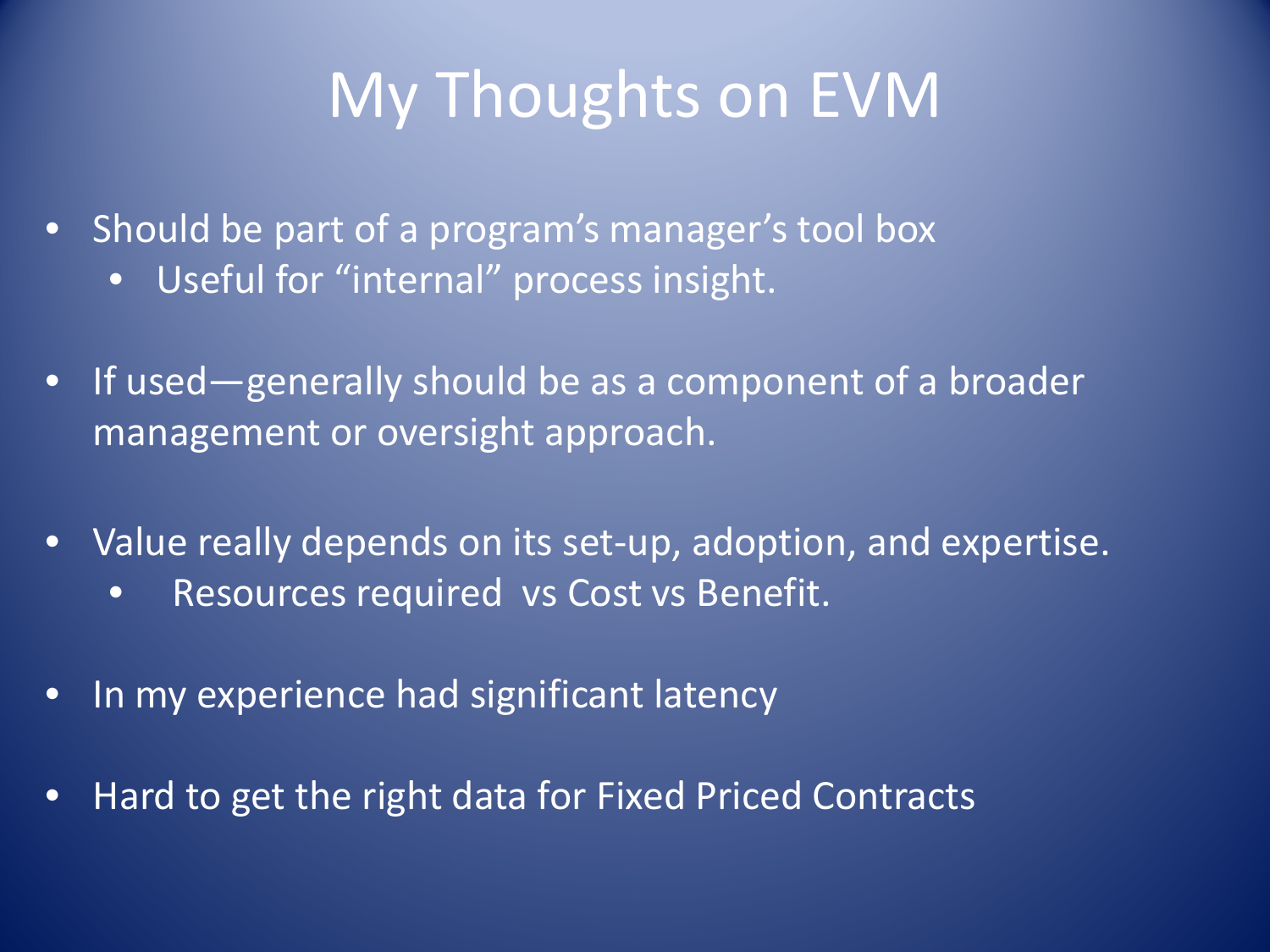### Management by Talking and Walking Around (MBTWA)

- Reports do not pick-up everything (miss quite a bit)
- Essential to understanding the "heartbeat" of the program
- Lead fairly and with passion--it will have favorable impact
- Inspire (Demand) your team to do the same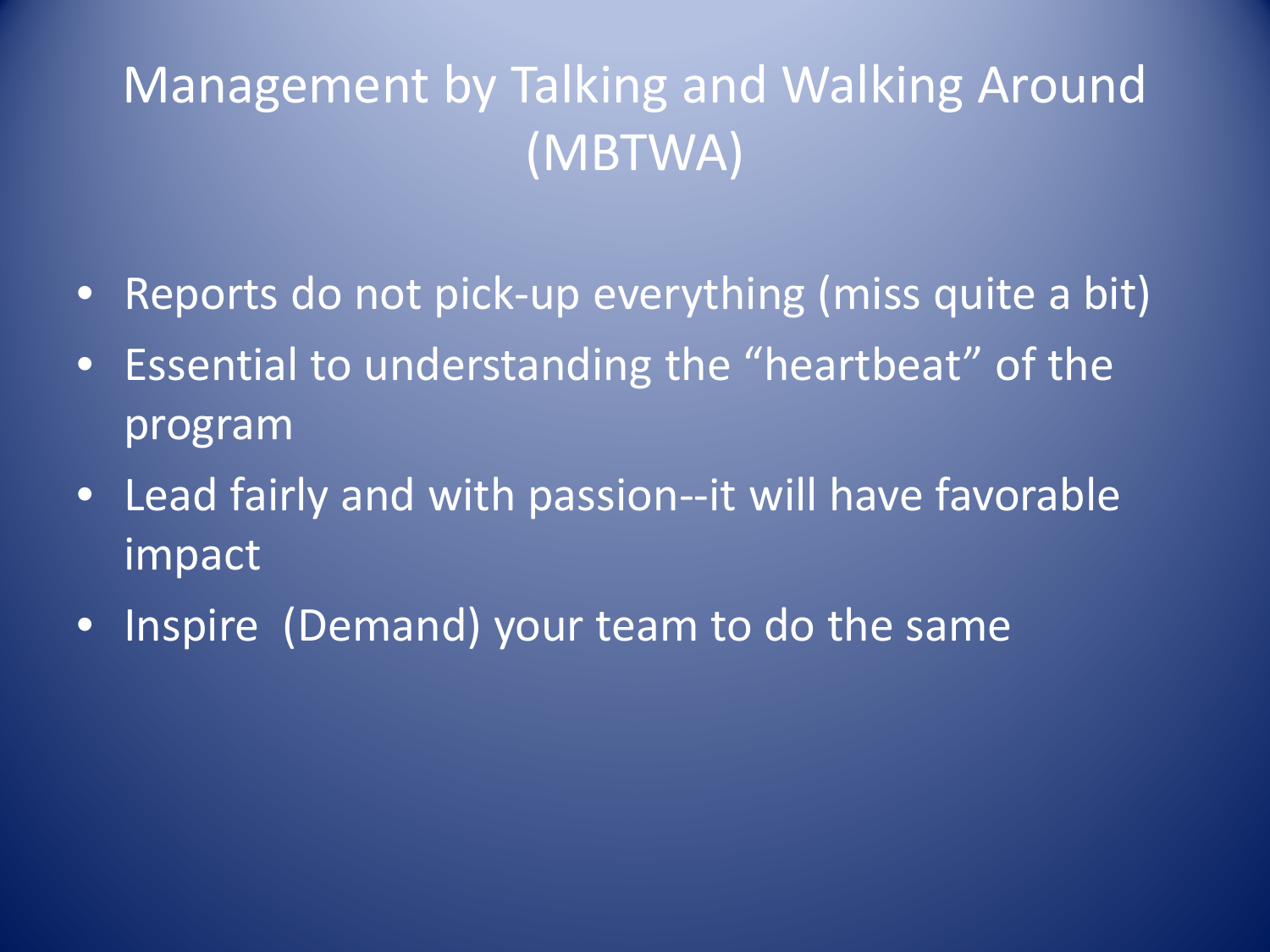# People

- The 80/20 rule is true—the goal is to keep it above or close to 20%
	- Individualized leadership
	- Develop them
- The good ones get moved around
- You do get the "B" team—and that is fair--the key is how do you deal with it
	- Know when it happens
	- Try to change it—negotiate and do not take "No" for an answer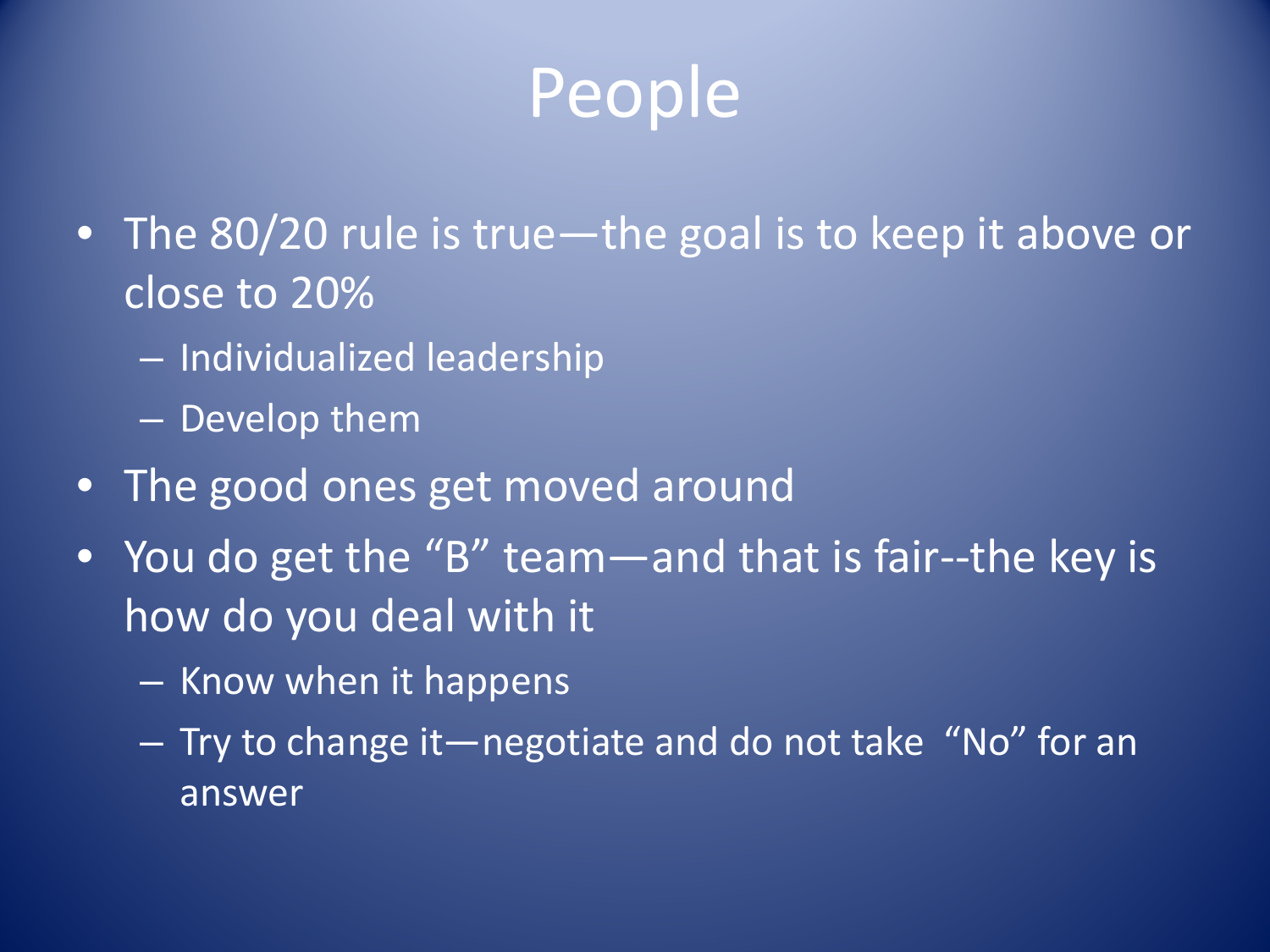## Terminate a Program

- A PM is supposed to champion a program but—he/she must retain objectivity
	- Lose objectivity—and you may have a "blind spot"
- Bad Programs definitely—Good programs sometimes
	- Can't be turned around
	- Do not meet the requirement
	- Just cannot afford it
	- Politics